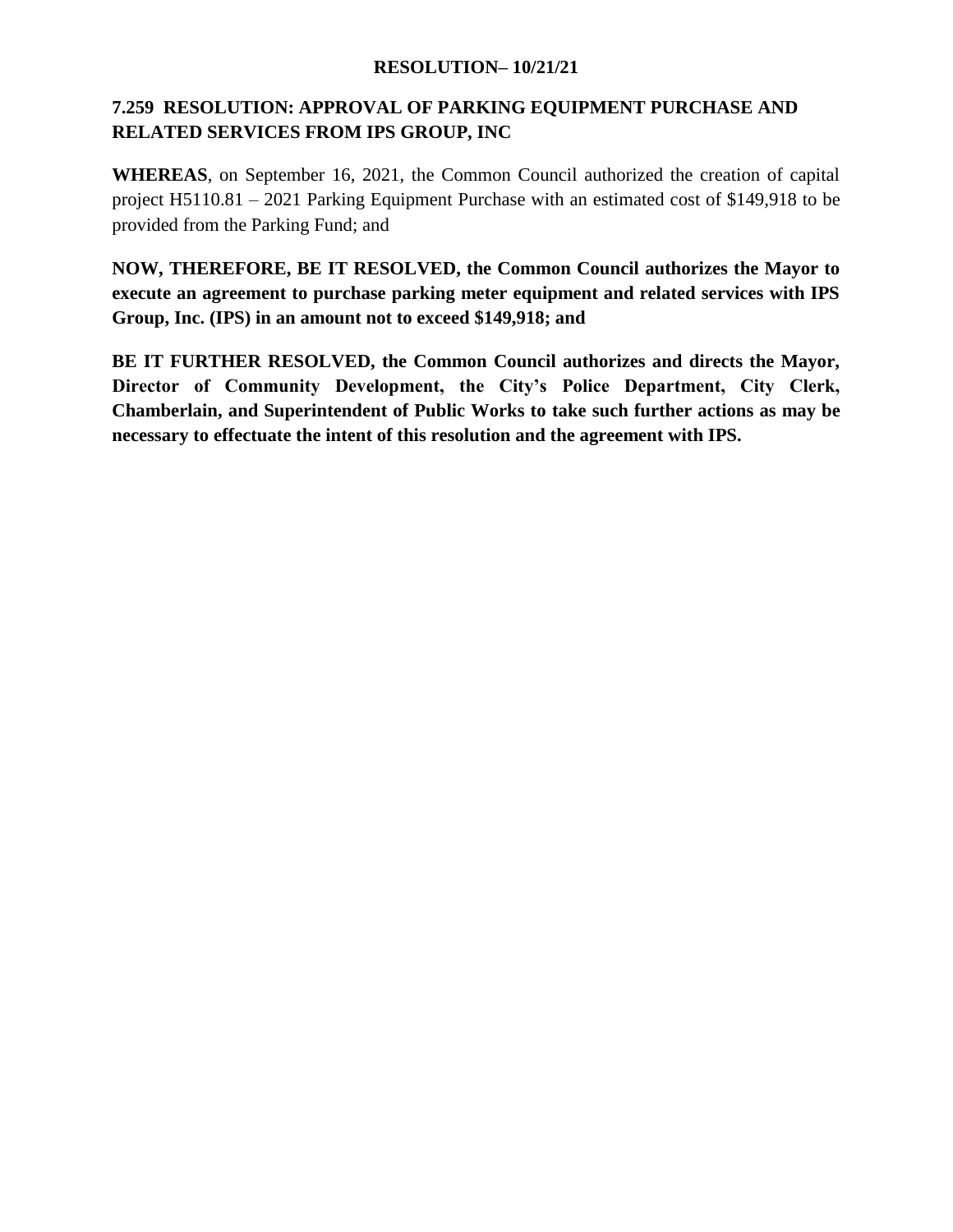# **7.260 RESOLUTION: AUTHORIZE BUDGET TRANSFER – REC COMPLEX FUND GYM BUILDING REPAIRS**

**WHEREAS**, the 2021 Rec Complex Fund budget does not make appropriations for Gym building repairs; and

**WHEREAS**, the City Chamberlain is requesting to appropriate for the unbudgeted costs in the Rec Complex Fund Gym department costs for the fiscal year 2021;

# **NOW, THEREFORE, BE IT RESOLVED, the Common Council Authorizes the City Chamberlain to adjust the Rec Complex Fund budget, as follows:**

| Increase: Rec Complex Fund – Gym Contract Services   | 27221000-4430 | \$7,000.00  |             |
|------------------------------------------------------|---------------|-------------|-------------|
| Increase: Rec Complex Fund – Gym Building Repairs    | 27221000-4451 | \$15,000.00 |             |
| Decrease: Rec Complex Fund – Beach Building Repairs  | 27215000-4451 |             | \$3,000.00  |
| Decrease: Rec Complex Fund - Beach Contract Services | 27215000-4430 |             | \$3,000.00  |
| Decrease: Rec Complex Fund – Crete Capital Outlay    | 27220000-3000 |             | \$6,000.00  |
| Decrease: Rec Complex Fund – Beach Temporary Payroll | 27215000-1300 |             | \$10,000.00 |

To provide for unbudgeted appropriations for the Rec Complex Gym building repair expenses in 2021. The budget adjustment does not increase the Rec Complex Fund budget for appropriations in 2021.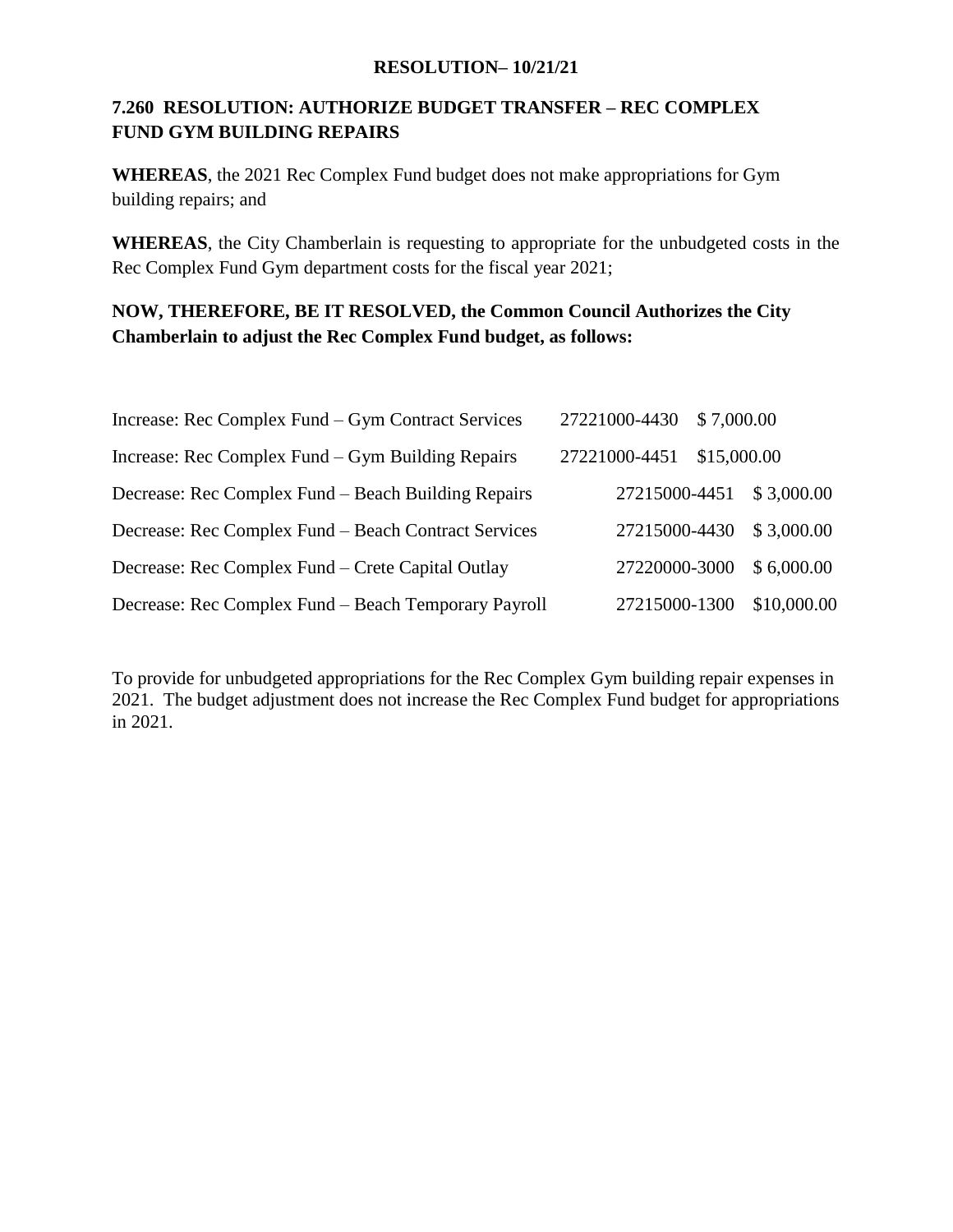# **7.261 RESOLUTION: AUTHORIZE BUDGET TRANSFER – GENERAL FUND JUDGMENTS & CLAIMS**

**WHEREAS**, the 2021 General Fund budget does not make appropriations for the settlement of a claim against the City for costs brought through suit; and

**WHEREAS**, the City Chamberlain is requesting to appropriate for the unbudgeted costs through an additional appropriation for the unassigned, unappropriated fund balance in the General Fund for the additional costs for the fiscal year 2021;

# **NOW, THEREFORE, BE IT RESOLVED, the Common Council Authorizes the City Chamberlain to adjust the General Fund budget, as follows:**

| Increase: General Fund $-$ Judgments & Claims      | 11910000-4420 \$25,000.00 |             |
|----------------------------------------------------|---------------------------|-------------|
| Increase: General Fund – Appropriated Fund Balance | 1-0599                    | \$25,000.00 |

To provide for unbudgeted appropriations for the General Fund to provide for a settlement approved by the Common Council at the October  $7<sup>th</sup>$ , 2021, meeting with an Executive Session convened to approve this decision. The budget adjustment increases the General Fund budget for appropriations in 2021 by \$25,000.00 with a corresponding appropriation of \$25,000.00 of the Fund Balance.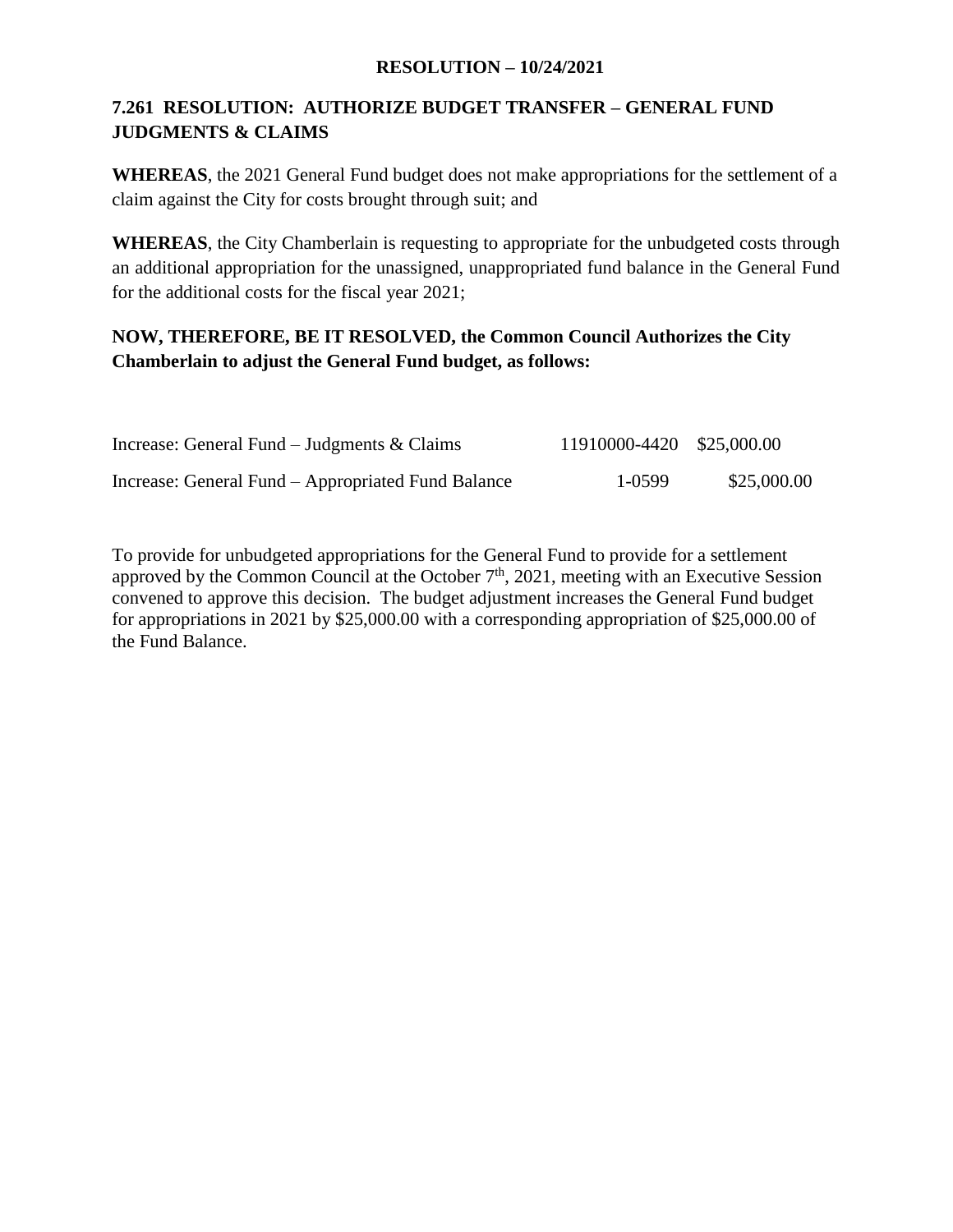# **7.262 RESOLUTION: AUTHORIZE BUDGET ADJUSTMENT – GENERAL FUND – MUNICIPAL BUILDINGS REPAIR**

**WHEREAS**, the 2021 General Fund budget does not make sufficient appropriations for repairs to the City Hall roof and repairs to the information booth doors; and

**WHEREAS**, City Clerk has requested to provide for the additional costs for performing the repairs to the City Hall roof and the information booth doors in 2021;

# **NOW, THEREFORE, BE IT RESOLVED, the Common Council Authorizes the City Chamberlain to adjust the General Fund budget, as follows:**

| Increase: General Fund – Municipal Buildings Repairs | 11620000-4451 \$ 2,700.00 |            |
|------------------------------------------------------|---------------------------|------------|
| Decrease: General Fund – Appropriated Fund Balance   | 1-0599                    | \$2,700.00 |

This entry is to provide appropriations in the General Fund for the unbudgeted costs to repair the City Hall roof and the information booth doors. The budget adjustment increases the General Fund Budget for 2021 by \$2,700.00 for the increase in appropriations and will decrease the General Fund unassigned unappropriated portion of the fund balance in 2021 by \$2,700.00.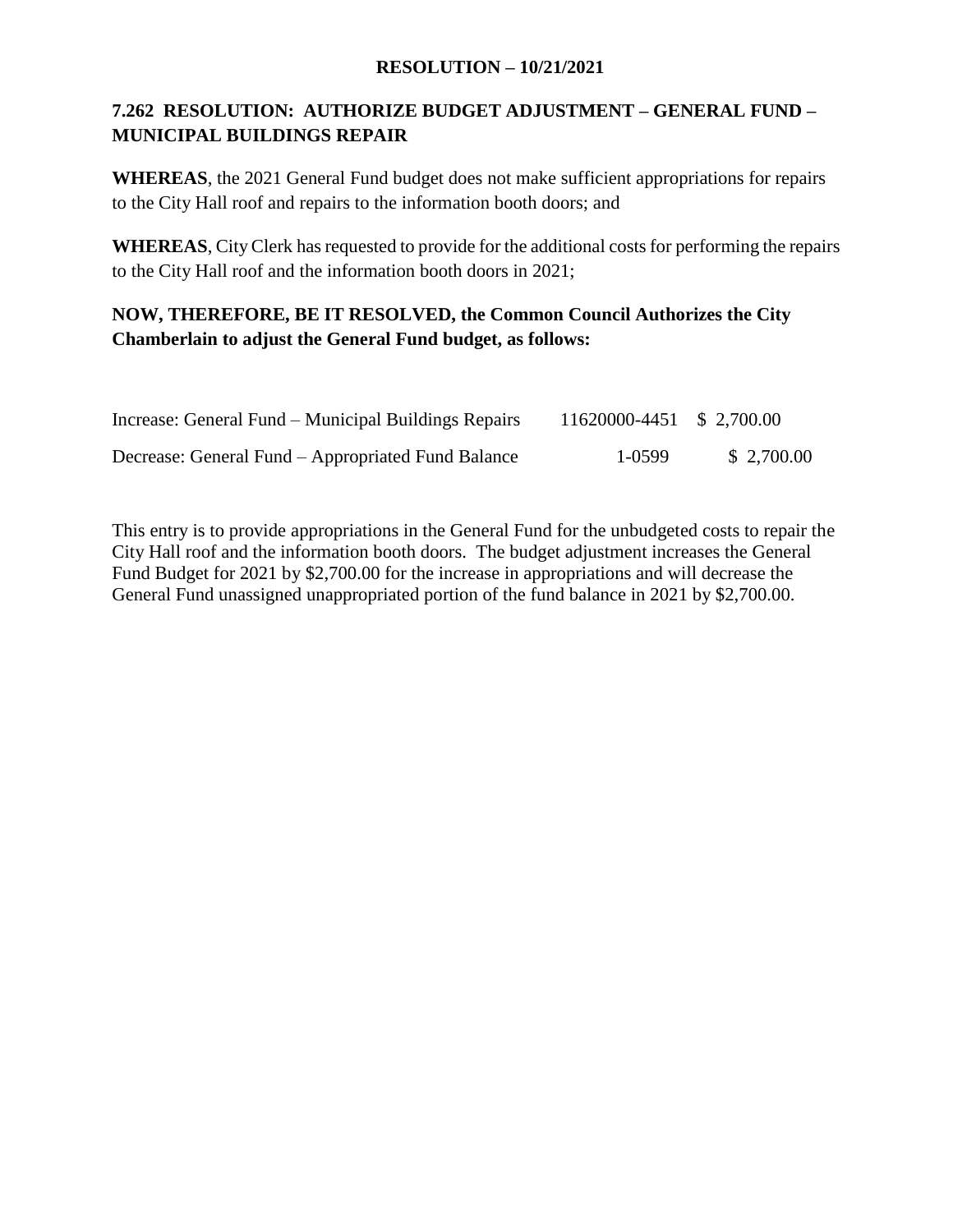# **7.263 RESOLUTION: APPROVE ADDITIONAL EXPENSE INCURRED FOR TRAVEL**

Request additional \$40 expense incurred due to parking and gas fees for one Police Department employee attendance at the "Courtroom Training for Certified Drug Recognition Experts" from September 29-30, 2021, in Albany, NY. Council previously approved this request for the total cost not to exceed \$227.50, at a Regular Meeting of the Common Council held on September 16, 2021 and this will be expensed out of the Asset Forfeiture Fund.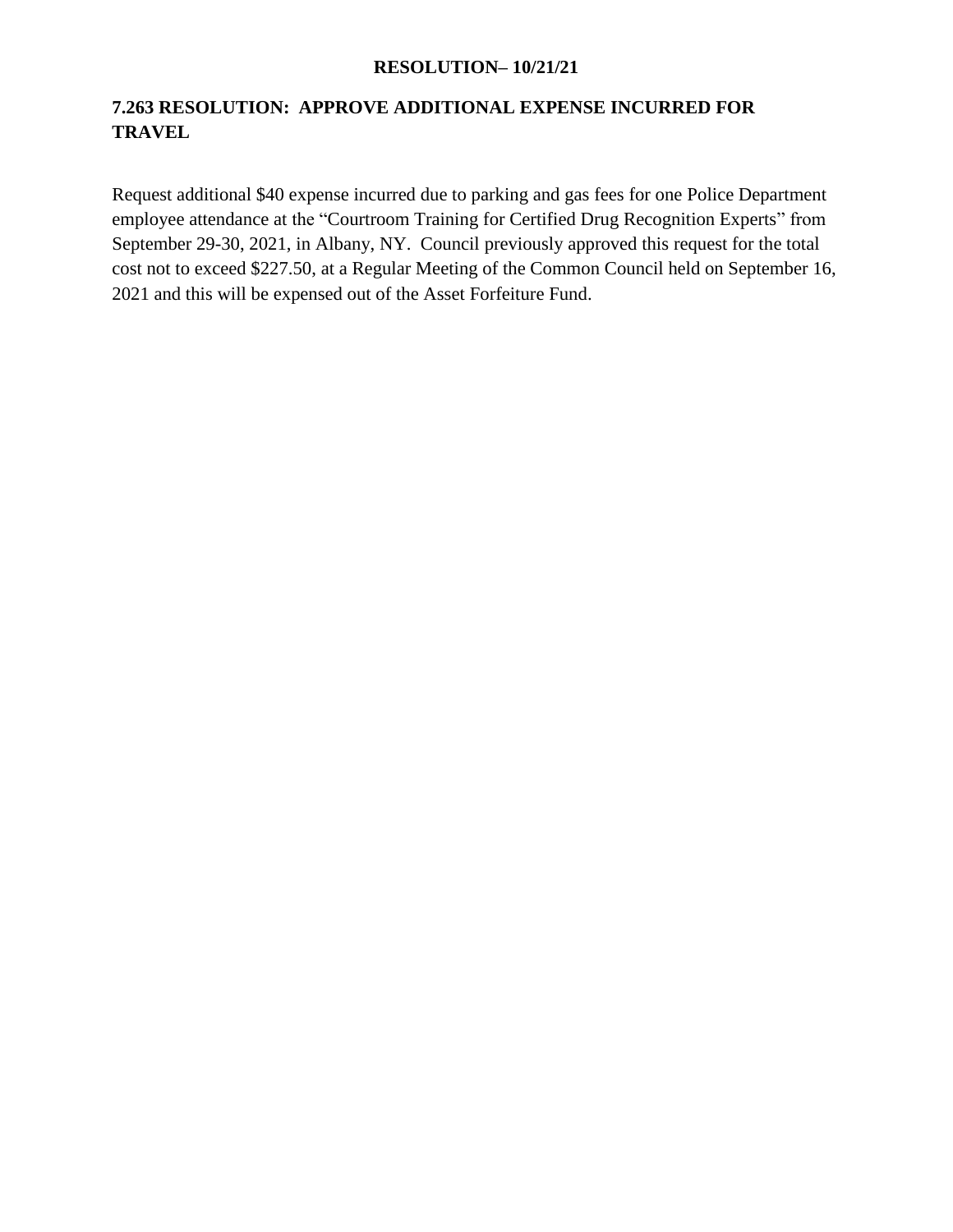# **7.264 RESOLUTION: AUTHORIZE PLATTSBURGH HOUSING CONTRACT – SUPPLEMENTAL POLICE SERVICES**

RESOLVED: That the Mayor be authorized to sign a contract with Plattsburgh Housing Authority for the provision of Supplemental Police Services by a Plattsburgh Police Officer (September 1, 2021 – August 31, 2022). The total revenue for the City is billed on a monthly basis per the contract.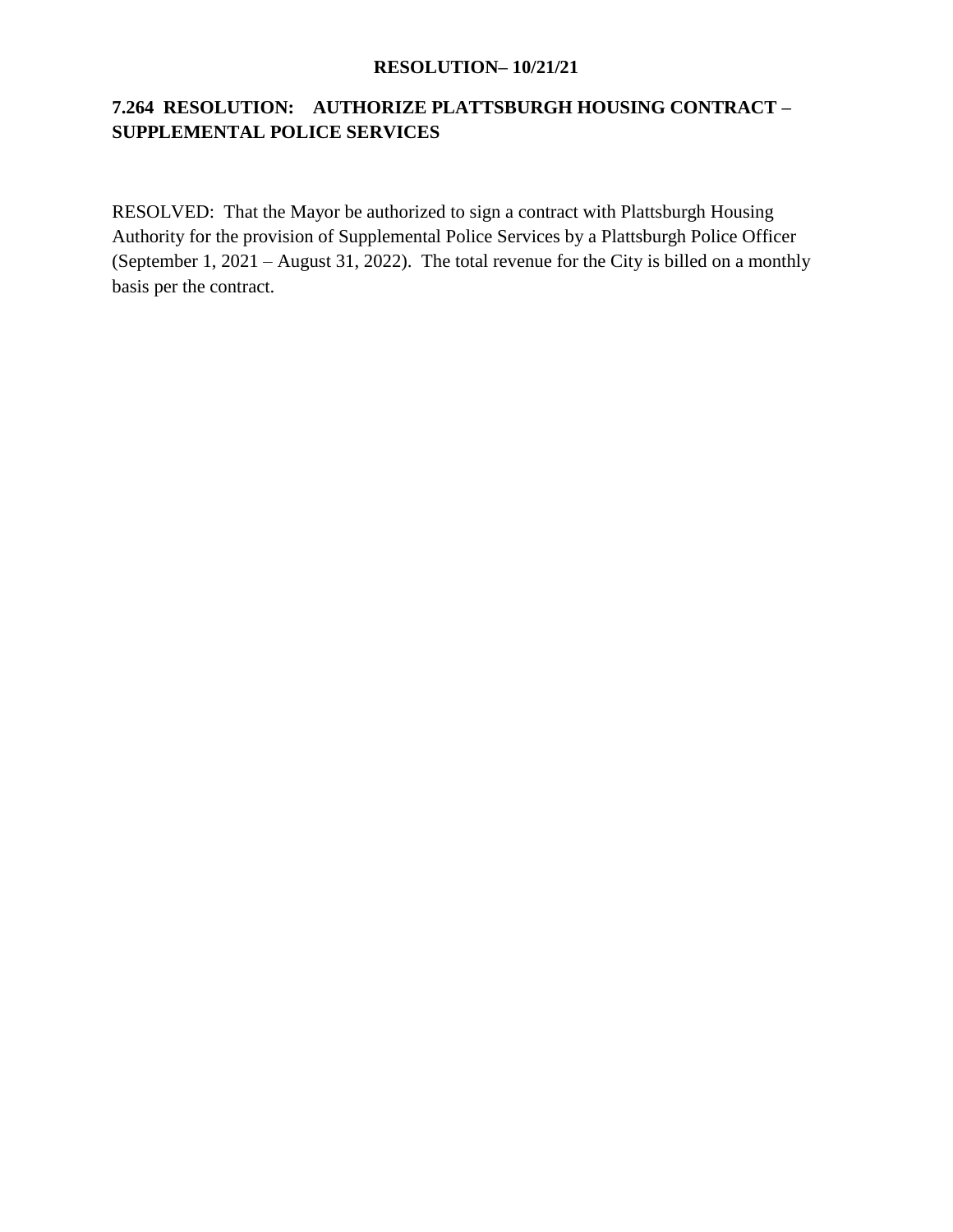# **7.265 RESOLUTION: AUTHORIZE BUDGET TRANSFER – GENERAL FUND REC COMPLEX TRANSFER**

**WHEREAS**, the 2021 Rec Complex Fund budget does not make appropriations for the expansion of the dog park at the City beach site; and

**WHEREAS**, the City Chamberlain is requesting to appropriate for the unbudgeted costs in the Rec Complex Fund budget for the fiscal year 2021;

## **NOW, THEREFORE, BE IT RESOLVED, the Common Council Authorizes the City Chamberlain to adjust the General Fund budget, as follows:**

| Increase: General Fund – Transfer Rec Complex            | 19151000-9000 \$1,300.00 |                          |
|----------------------------------------------------------|--------------------------|--------------------------|
| Decrease: General Fund – Appropriated Fund Balance       | $1 - 0.599$              | \$1,300.00               |
| Increase: Rec Complex Fund – Crete Capital Outlay        | 27220000-3000 \$1,300.00 |                          |
| Increase: Rec Complex Fund – Inter-fund Revenues General |                          | 00002228-2810 \$1,300.00 |

To provide for unbudgeted appropriations for the Rec Complex Fund in 2021 for expanding the dog park at the City Beach which will be partially funded by contributions made through the CCBR. The budget adjustment is a supplement to the May  $6<sup>th</sup>$ , 2021, approved budget adjustment to bring the total City contribution to the dog park expansion to \$12,000. The adjustment increases the General Fund Budget for 2021 by \$1,300.00 for transfers to the Rec Complex Fund and the Rec Complex Fund budget for estimated revenues and appropriations will both increase in 2021 by \$1,300.00.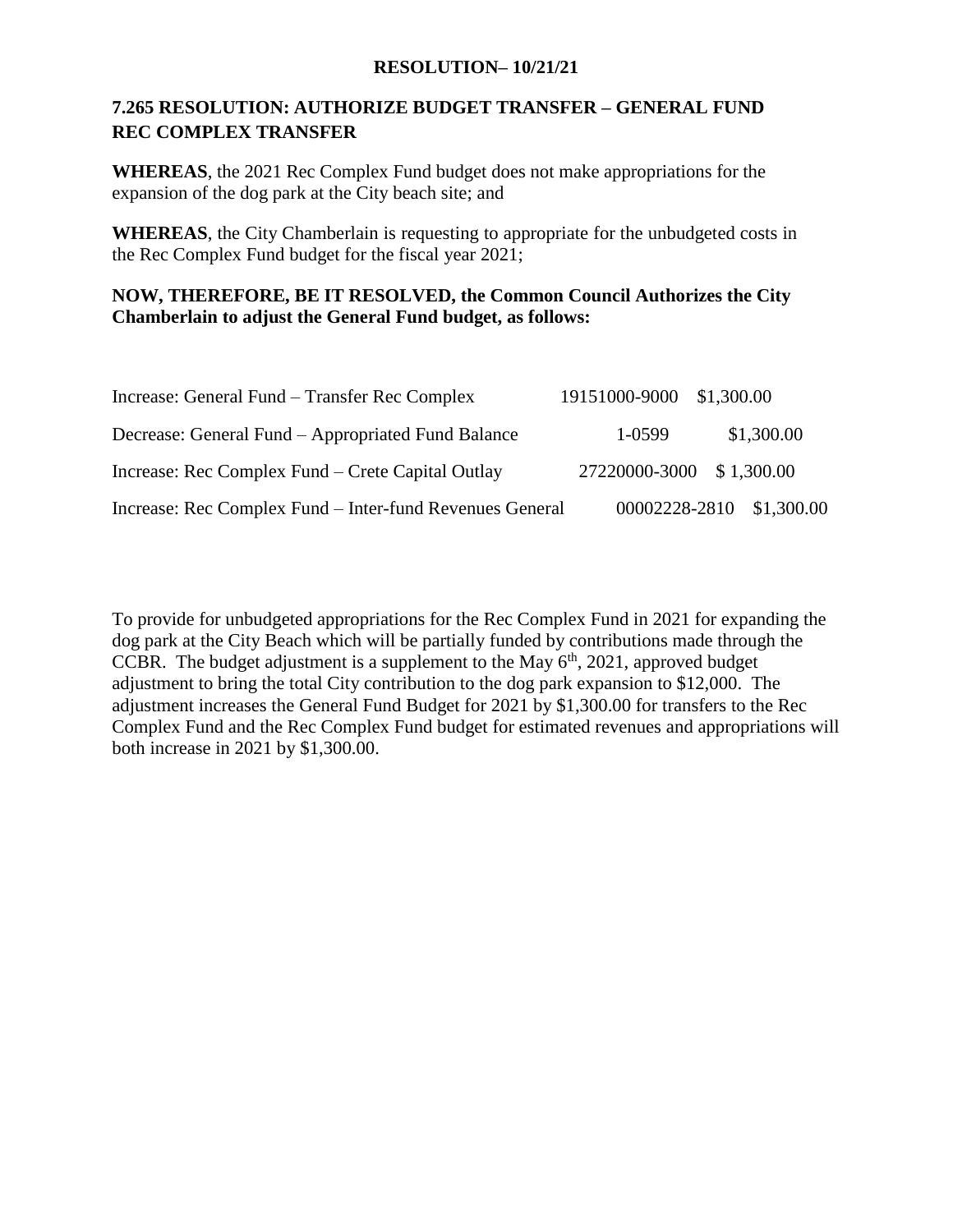# **7.266 RESOLUTION: AUTHORIZE ADDITIONAL POLICE OFFICERS UNFUNDED IN 2021 BUDGET**

**WHEREAS**, the passing of this resolution permits authorization to the Plattsburgh Police Department to hire additional members to replace retirements and open vacancies from the 2021 budget; and

**WHEREAS**, further authorization is given to make additional hires unfunded in 2021 budget; and

**WHEREAS**; these combined total appointments are not to exceed 10 at this time

**NOW, THEREFORE, BE IT RESOLVED, the Common Council Authorizes the Mayor of Plattsburgh to execute all necessary documents.**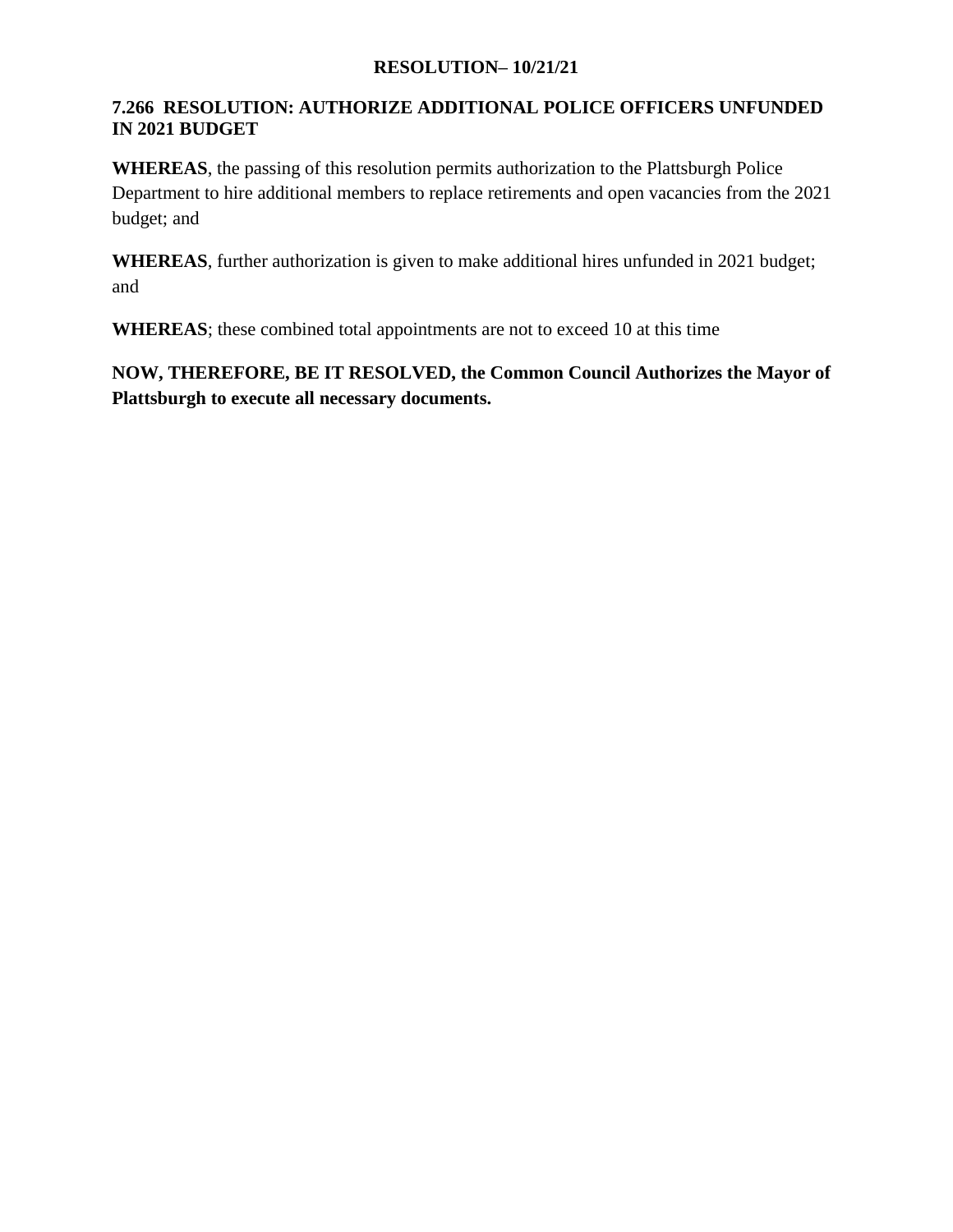# **7.267 RESOLUTION: AUTHORIZE CITY CHAMBERLAIN TO SIGN SETTLEMENT AGREEMENT NYSEG GRT**

RESOLVED: In accordance with the request therefore, the City Chamberlain is authorized to sign the Settlement and Release Agreement, incorporated herein by reference, between NYSEG and the City of Plattsburgh resolving a claim for prior Gross Receipt Tax payments and future tax payments.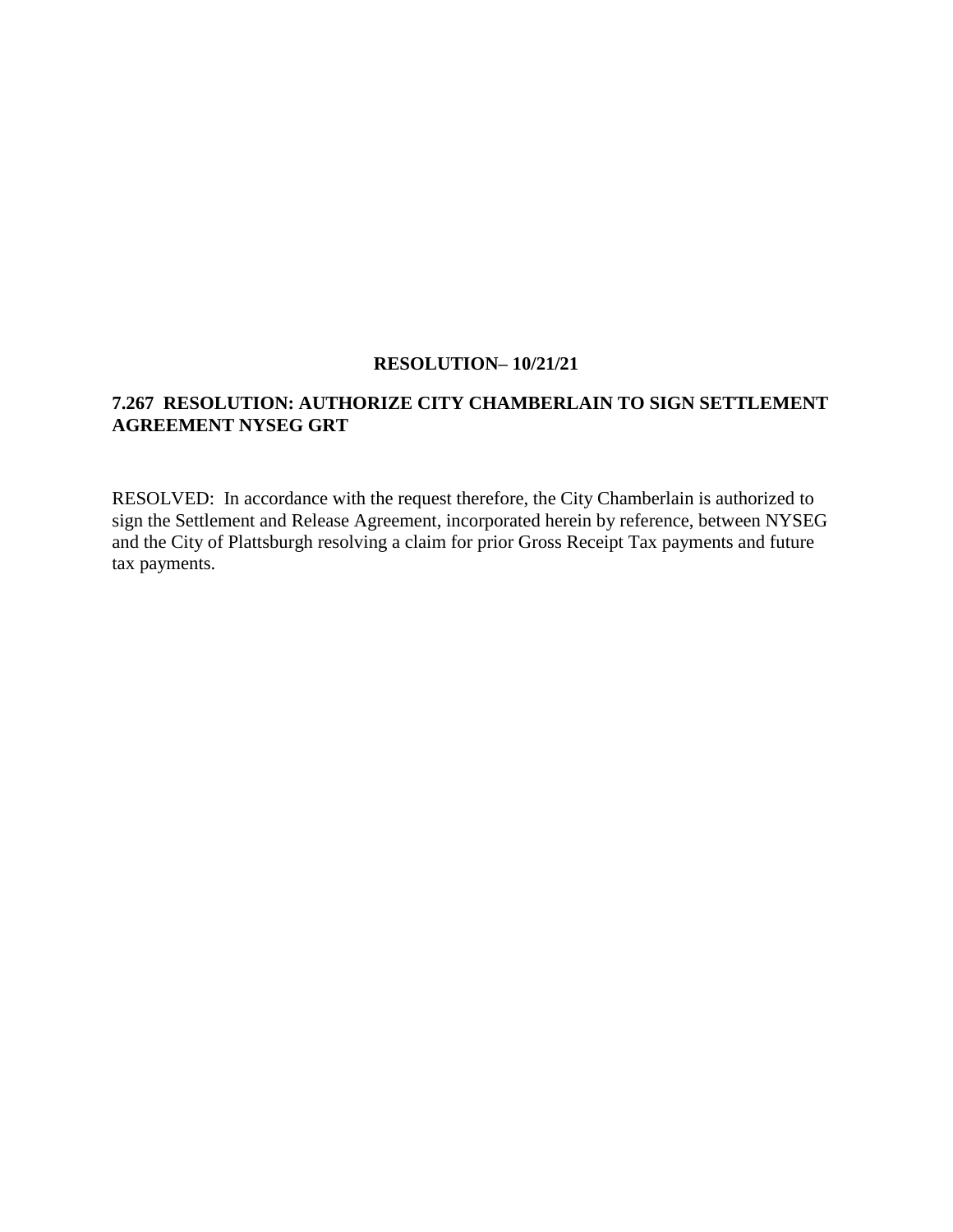## **7.268 ADOPTION OF LOCAL LAW P-6 OF 2021**

### **LOCAL LAW NO. P-6 OF 2021**

Introduced by Mayor Rosenquest on October 7, 2021 at a Regular meeting of the Common Council.

Public Hearing to be held on Thursday, October 21, 2021 at 5:15pm in the Council Chambers, 41 City Hall Place, Plattsburgh, NY 12901.

# **A LOCAL LAW OFFICIALLY ANNEXING A CERTAIN PARCEL OF PROPERTY LOCATED ON REEVES LANE IN THE TOWN OF PLATTSBURGH AND IDENTIFIED ON THE 2021 TAX MAP NO. 220.-4-32 and 220.-4-31.2**

Be it enacted by the Common Council of the City of Plattsburgh as follows:

### **Section 1. Prior Proceedings**

The Common Council of the City of Plattsburgh submitted a request pursuant to Section 706 of Article 17 of the New York General Municipal Law with the Town Board of the Town of Plattsburgh on April 20, 2021, as owner of certain real property in the Town consisting of an approximately 224+/-acre parcel of uninhabited land on Reeves Lane in the Town, identified as Clinton County Tax Map Parcel Nos. 220.-4- 31.2 and 220.- 4-32, for the annexation of the Property to the City ("Reeves Lane Property").

The City Common Council, as the lead agency for the Type I, coordinated environmental review of this action, and in accordance with SEQR, reviewed the potential adverse environmental effects, if any, related to the Reeves Lane Property Annexation and on August 9th, 2021, the City Council readopted and reaffirmed its previous negative determination of environmental significance for the Reeves Lane Annexation.

On or about July 20, 2021, a Notice of Public Meeting on the Matter of Annexation of certain territory from the Town of Plattsburgh to the City of Plattsburgh was made to members of the public, with a copy of such Notice sent the impacted school districts, EMS and volunteer fire departments.

A meeting of the Town Board was held on August 26, 2021, in accordance with Section 706 of Article 17 of the New York General Municipal Law, and the Town Board of the Town made certain findings and thereupon adopted certain resolutions and orders based upon such findings, which such findings and Order determined that the requested annexation was made in conformance with Section 706 of the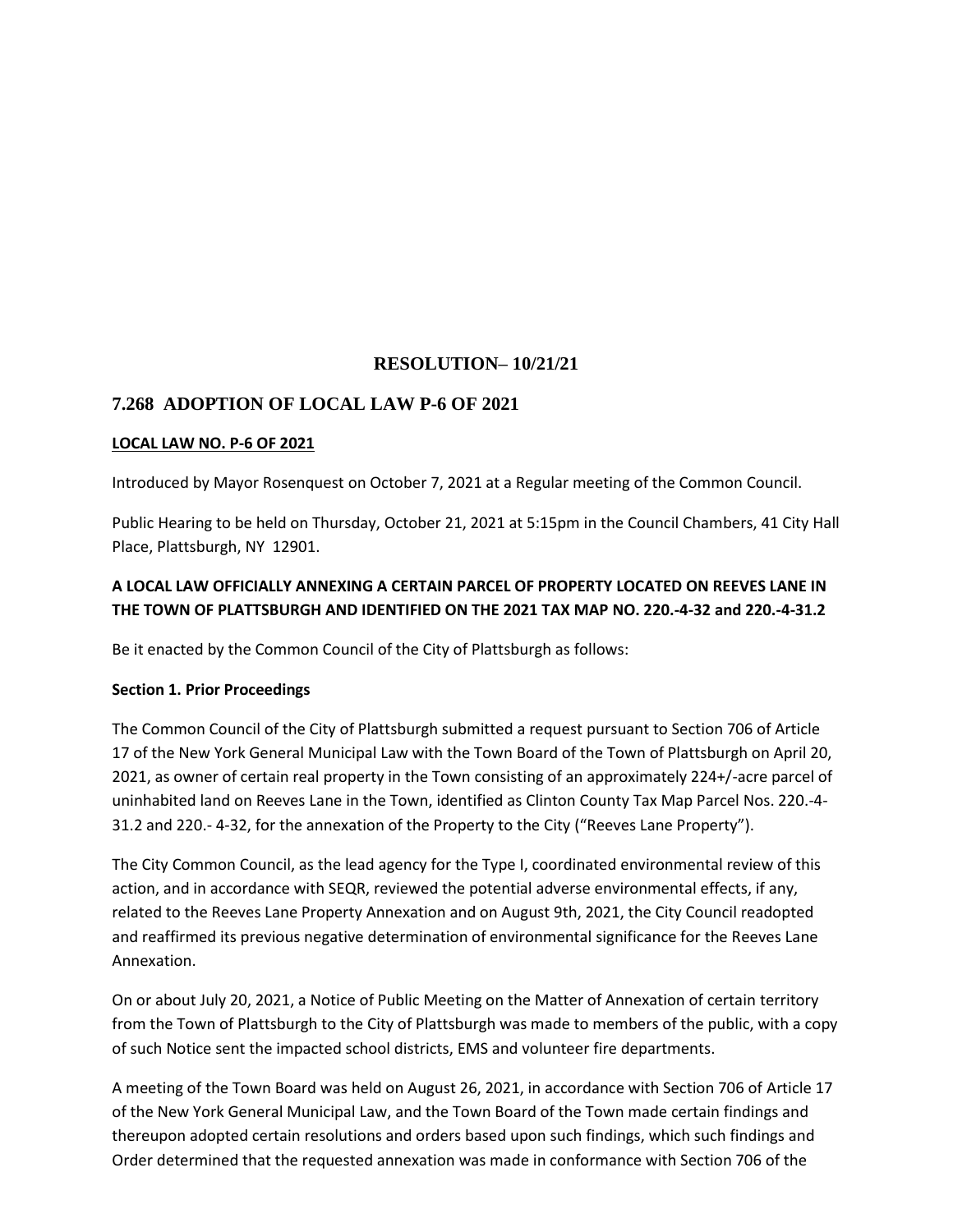Municipal Annexation Law, that the Reeves Lane Annexation Request was in the overall public interest, and that the Town approved the Reeves Lane Annexation Request. A certified resolution of the Town Board resolution was then filed with the Town Clerk of the Town Board as well as the City Clerk of the City of Plattsburgh.

A meeting of the Common Council was held on September 16, 2021, in accordance with Section 706 of Article 17 of the New York General Municipal Law, and the Common Council of the City of Plattsburgh made certain findings and thereupon adopted certain resolutions and orders based upon such findings, which such findings and Order determined that the requested annexation was made in conformance with Section 706 of the Municipal Annexation Law, that the Reeves Lane Annexation Request was in the overall public interest, and that the City approved the Reeves Lane Annexation Request. A certified resolution of the Common Council resolution was then filed with the Town Clerk of the Town Board as well as the City Clerk of the City of Plattsburgh.

The Common Council of the City of Plattsburgh wishes to complete the annexation process of the Reeves Lane Parcel by the adoption of a local law pursuant to § 714 of the General Municipal Law.

### **Section 2. Findings**

The Common Council finds that on or about August 9, 2021, the Common Council (as Lead Agency) readopted and reaffirmed its previous Negative Declaration pursuant to SEQRA. The Common Council also finds that on or about August 26, 2021 the Town Board, and then again on September 16, 2021 the Common Council adopted its Resolution, Findings and Order approving the proposed annexation of the Reeves Lane Parcel into the City pursuant to General Municipal Law § 706.

The Common Council also finds that for all the reasons set forth in the aforementioned Resolutions, Findings and Orders, as well as the Negative Declaration, that it is in the public interest to annex the Reeves Lane Property into the City.

### **Section 3. Annexation of Parcel**

The Common Council of the City of Plattsburgh does hereby annex the Reeves Lane Property described as follows:

ALL THAT CERTAIN PIECE OR PARCEL OF LAND, situate, lying and being in the Town of Plattsburgh, Clinton County, New York, bounded and described as follows:

COMMENCING at the point where the easterly bounds of Interstate Route 87 intersects the southerly bounds of Rugar Street;

THENCE PROCEEDING southerly in the easterly bounds of Interstate Route 87 a distance of 4,457± feet to a corner in said Route 87 easterly bounds;

THENCE PROCEEDING easterly in an east/west jog in said Interstate Route 87 easterly bounds a distance of 340± feet to a corner in said easterly bounds;

THENCE PROCEEDING southerly, still in said Interstate Route 87 easterly bounds, a distance of 791± feet to a corner in said easterly bounds;

THENCE PROCEEDING northeasterly in a northeast/southwest jog in said Route 87 easterly bounds a distance of 133± feet to the most westerly corner of a parcel now or formerly owned by New York State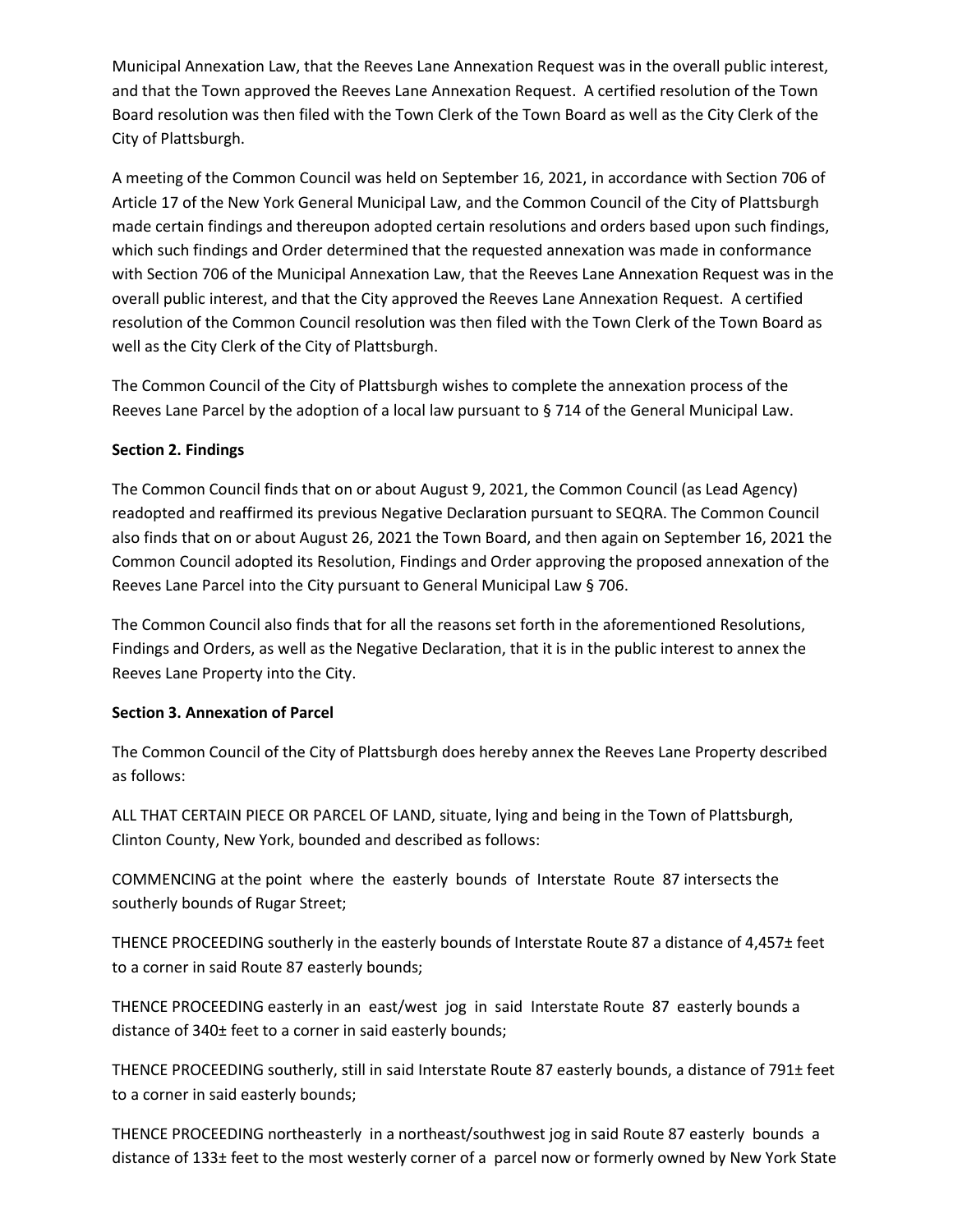Electric & Gas Corporation by virtue of a Certificate of Merger recorded in Book 168 of Deeds at Page 356 in the office of the Clinton County Clerk;

THENCE PROCEEDING northeasterly in the northwesterly line of said New York State Electric & Gas Corporation parcel, a distance of 690± feet to the most northerly corner of said New York State Electric & Gas Corporation parcel;

THENCE PROCEEDING southeasterly in the northeasterly line of said New York State Electric & Gas Corporation parcel a distance of 100± feet to a point in the northerly line of the Saranac River;

THENCE PROCEEDING in the same course a further distance of 120± feet to a point in the centerline of the Saranac River;

THENCE PROCEEDING northeasterly, easterly, and southeasterly in the centerline of the Saranac River a distance of 3,000± feet to a point in the line between the Plattsburgh City School District on the east and the Beekmantown Central School District on the west which line is also the current westerly bounds of the City of Plattsburgh;

THENCE PROCEEDING northerly in said school district line a distance of 120± feet to a point in the northerly line of the Saranac River;

THENCE CONTINUING northerly in said school district line, being said current City of Plattsburgh westerly line, a further distance of 1,210± feet to a point in the southerly line of a parcel now or formerly owned by Ed Garrow & Sons, Inc. by virtue of a deed recorded as Instrument Number: 2015- 00275139 in the office of the Clinton County Clerk;

THENCE PROCEEDING westerly in Ed Garrow & Sons' southerly line, and in the southerly line of a parcel now or formerly owned by Edward Champagne by virtue of a deed recorded in Book 571 of Deeds at Page 1050 in the office of the Clinton County Clerk, a total distance of 1,260 +- feet to Champagne's southwest comer;

THENCE PROCEEDING northerly in Champagne's westerly line a distance of 2,150+-: feet to another parcel now or formerly owned by Edward Champagne by virtue of the aforesaid deed recorded in Book 571 of Deeds at Page 1050;

THENCE PROCEEDING northerly in the westerly line of said second parcel now or formerly owned by Champagne, a distance of 125± feet to the point where said line is intersected at an acute angle by the westerly line of a parcel now or formerly owned by Edward Champagne and Ralph Joseph Bleau by virtue of a deed recorded as Instrument Number: 147003 in the office of the Clinton County Clerk;

THENCE PROCEEDING northwesterly and northerly in Champagne and Bleau's westerly line a distance of 1,131.36 feet to a point in the southerly bounds of Rugar Street;

THENCE PROCEEDING westerly in the southerly bounds of Rugar Street a distance of 420:+-: feet to a point in the easterly line of a parcel now or formerly owned by Joseph and Lori Provost by virtue of a deed recorded in book 923 of Deeds at Page 338 in the office of the Clinton County Clerk;

THENCE PROCEEDING southerly in Provosts' easterly line a distance of 119 feet to Provosts' southeast comer;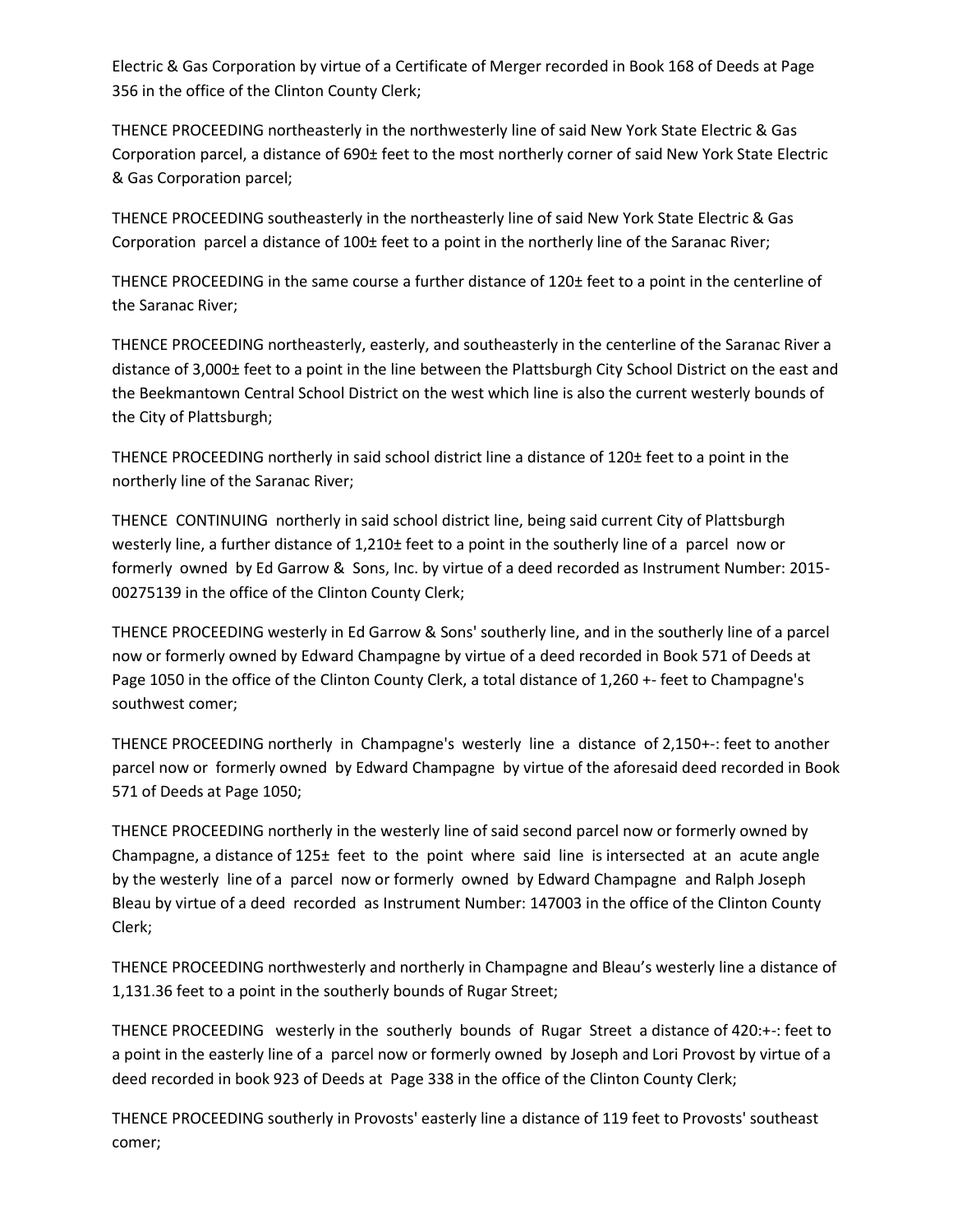THENCE PROCEEDING westerly in Provosts' southerly line a distance of 200 feet to Provosts' southwest corner;

THENCE PROCEEDING northerly in Provosts' westerly line a distance of 119.32 feet to a point in the southerly bounds of Rugar Street;

THENCE PROCEEDING westerly in the southerly bounds of Rugar Street a distance of 650.96 feet to the point or place of commencement.

The aforementioned description includes all of that uninhabited land on Reeves Lane identified as Clinton County Tax Map Parcel Nos. 220.-4-31.2 and 220.- 4-32.

The annexation shall be effective immediately upon the filing of this local law in the office of the Secretary of State. The effective date of the annexation has been determined after giving due regard to the taxable status dates of the City and the Town, as well as the fiscal years of both municipalities.

This annexed territory shall be designated as Ward 3.

### **Section 4. Authority**

This Local Law is enacted pursuant to General Municipal Law Section 714 .

### **Section 5. Rules and Regulations**

The Common Council is authorized to adopt rules and regulations, by resolution, to further implement the provisions of this Local Law.

### **Section 6. Separability**

If any part or provision of this Local Law or the application thereof to any person or circumstance be adjudged invalid by any court of competent jurisdiction, such judgment shall be confined in its operation to the part or provision or application directly involved in the controversy in which such judgment shall have been rendered and shall not affect or impair the validity of the remainder of this Local Law or the application thereof to other persons or circumstances, and the Common Council hereby declares that it would have passed this Local Law or the remainder thereof had such invalid application or invalid provision been apparent.

### **Section 7. Repeal**

All ordinances, local laws and parts thereof inconsistent with this Local Law are hereby repealed.

### **Section 8. Effective Date**

This Local Law shall take effect immediately upon filing in the office of the New York State Secretary of State.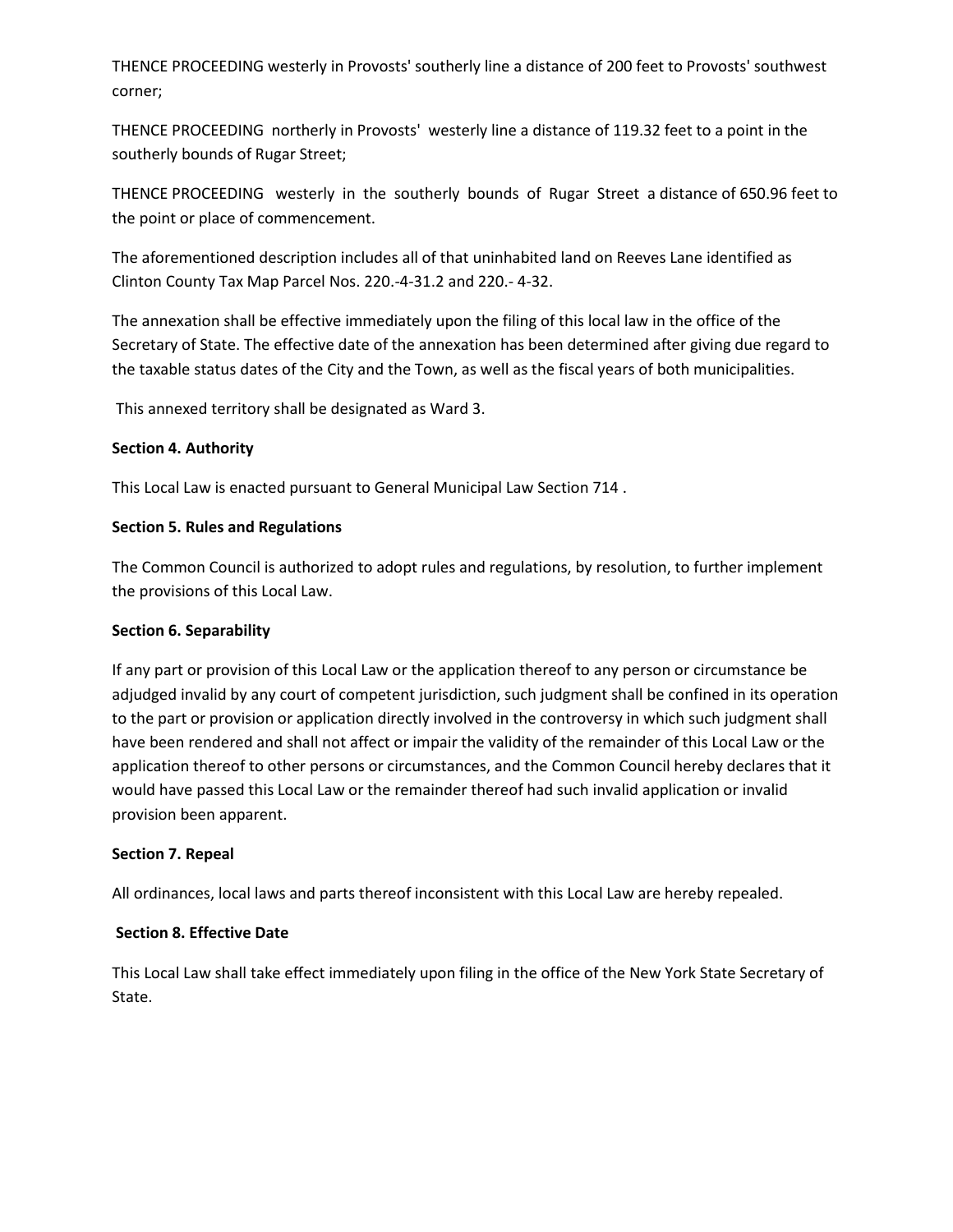### **7.269 ADOPTION OF LOCAL LAW P-7 OF 2021**

#### **LOCAL LAW NO. P-7 OF 2021**

Introduced by Mayor Rosenquest on October 7, 2021 at a Regular meeting of the Common Council.

Public Hearing to be held on Thursday, October 21, 2021 at 5:16pm in the Council Chambers, 41 City Hall Place, Plattsburgh, NY 12901.

### **A LOCAL LAW OFFICIALLY ANNEXING A CERTAIN PARCEL OF PROPERTY LOCATED ON SHARRON AVENUE IN THE TOWN OF PLATTSBURGH AND IDENTIFIED ON THE 2021 TAX MAP AS NO. 233.7-1-14**

Be it enacted by the Common Council of the City of Plattsburgh as follows:

#### **Section 1. Prior Proceedings**

The Common Council of the City of Plattsburgh submitted a request pursuant to Section 706 of Article 17 of the New York General Municipal Law with the Town Board of the Town of Plattsburgh on April 20, 2021, as owner of certain real property in the Town consisting of an approximately 2.8 acre parcel of uninhabited land on Sharron Avenue, identified as Clinton County Tax Map Parcel No. 233.7-1- 14 (the "Sharron Avenue Property"), for the annexation of the Property to the City.

The Town Board, as the lead agency for the unlisted, uncoordinated environmental review of this action, and in accordance with SEQR, reviewed the potential adverse environmental effects, if any, related to the Sharron Avenue Property Annexation and on August 26, 2021 the Town Board adopted a negative determination of environmental significance in accordance with SEQRA for the Sharron Avenue Property Annexation.

On or about July 20, 2021, a Notice of Public Meeting on the Matter of Annexation of certain territory from the Town of Plattsburgh to the City of Plattsburgh was made to members of the public, with a copy of such Notice sent the impacted school districts, EMS and volunteer fire departments.

A meeting of the Town Board was held on August 26, 2021, in accordance with Section 706 of Article 17 of the New York General Municipal Law, the Town Board of the Town made certain findings and thereupon adopted certain resolutions and orders based upon such findings, which such findings and Order determined that the requested annexation was made in conformance with Section 706 of the Municipal Annexation Law, that the Sharron Avenue Annexation Request was in the overall public interest, and that the Town approved the Sharron Avenue Annexation Request. A certified resolution of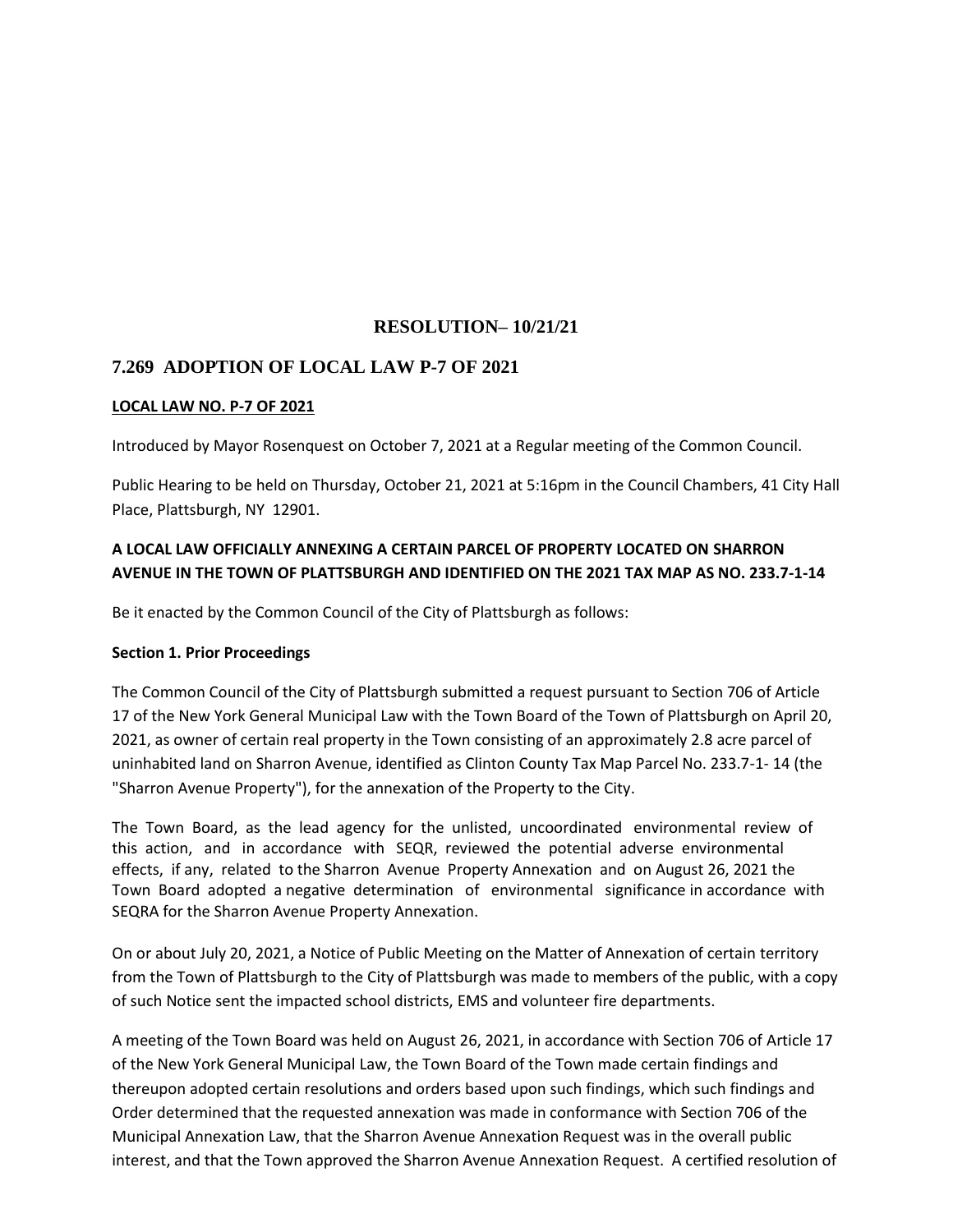the Town Board resolution was then filed with the Town Clerk of the Town Board as well as the City Clerk of the City of Plattsburgh.

A meeting of the Common Council was held on September 16, 2021, and in accordance with Section 706 of Article 17 of the New York General Municipal Law, the Common Council of the City of Plattsburgh made certain findings and thereupon adopted certain resolutions and orders based upon such findings, which such findings and Order determined that the requested annexation was made in conformance with Section 706 of the Municipal Annexation Law, that the Sharron Avenue Annexation Request was in the overall public interest, and that the City approved the Sharron Avenue Annexation Request. A certified resolution of the Common Council resolution was then filed with the Town Clerk of the Town Board as well as the City Clerk of the City of Plattsburgh.

The Common Council of the City of Plattsburgh wishes to complete the annexation process of the Sharron Avenue Parcel by the adoption of a local law pursuant to § 714 of the General Municipal Law.

### **Section 2. Findings**

The Common Council finds that the Town Board adopted a Negative Declaration pursuant to SEQRA on August 26, 2021. The Common Council also finds that on or about August 26, 2021 the Town Board, and then again on September 16, 2021 the Common Council adopted its Resolution, Findings and Order approving the proposed annexation of the Sharron Avenue Parcel into the City pursuant to General Municipal Law § 706.

The Common Council also finds that for all the reasons set forth in the aforementioned Resolutions, Findings and Orders, as well as the Negative Declaration, that it is in the public interest to annex the Sharron Avenue Property into the City.

### **Section 3. Annexation of Parcel**

The Common Council of the City of Plattsburgh does hereby annex the Sharron Avenue Property described as follows:

ALL THAT CERTAIN PIECE OR PARCEL OF LAND, situate, lying and being in the Town of Plattsburgh, Clinton County, New York, bounded and described as follows:

BEGINNING at an iron pipe found on the assumed southerly bounds of Sharron Avenue, said iron pipe marking the northwesterly corner of Plattsburgh Distributing Co., Inc., as described in Volume 546 of Deeds at Page 024, the parcel herein being described, and, said iron pipe also marks the northeasterly corner of lands of Catfish Enterprises, Ltd., as described in Volume 597 of Deeds at Page 073;

THENCE TURNING AND RUNNING S 27° 30' 00" E, along the easterly bounds of said Catfish Enterprises, and also being along the westerly bounds of Plattsburgh Distributing, a distance of 517.82 feet to an iron pipe found marking the common corner of said Catfish Enterprises and Plattsburgh Distributing, said iron pipe also being located on the northerly bounds of lands now or formerly of Plattsburgh Air Force Base;

THENCE TURNING AND RUNNING N 48° 47' 13" E, along the northerly bounds of said Plattsburgh Air Force Base and also being along the southerly bounds of the aforesaid Plattsburgh Distributing, and also being along additional lands of Plattsburgh Distributing Co., Inc. as described in Deed Instrument No.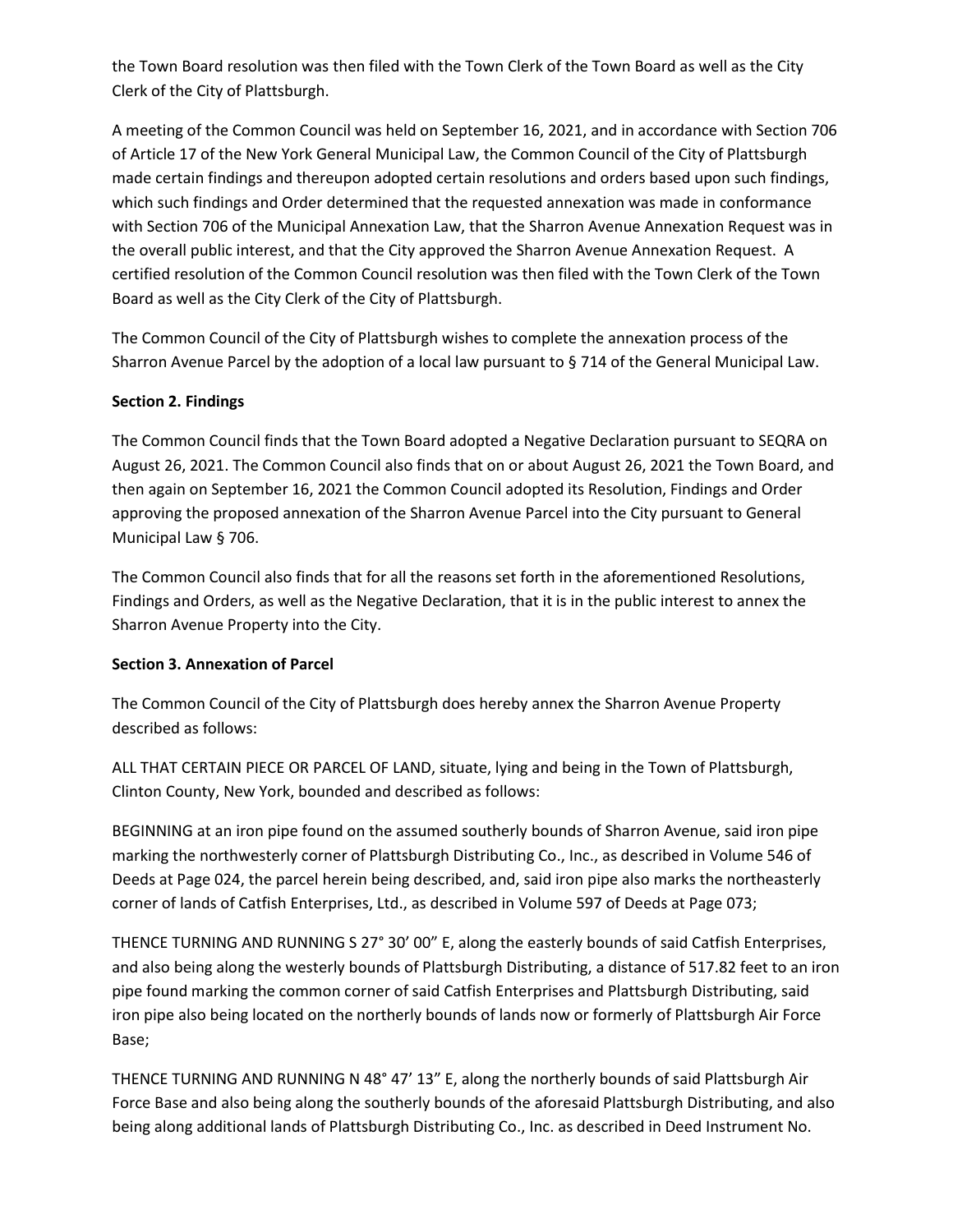148661, a total distance of 256.90 feet to an iron pipe found marking the common corner of said Plattsburgh Distributing and Francis Duquette, as described in Deed Instrument No. 118317;

THENCE TURNING AND RUNNING N 27° 27' 05" W, along the westerly bounds of said Duquette and also being along the easterly bounds of said Plattsburgh Distributing, a distance of 423.37 feet to an iron pin set;

THENCE CONTINUING on the same bearing an additional distance of 16.19 feet, for a total distance of 439.56 feet to a point marking the northeasterly corner of said Plattsburgh Distributing and the northwesterly corner of said Duquette;

THENCE TURNING AND RUNNING S 65° 02' 32" W, along the assumed southerly bounds of said Sharron Avenue, a distance of 200.20 feet to an iron pipe found marking the common corners of lands of Plattsburgh Distributing as described in Volume 546 of Deeds at Page 024 and Deed Instrument No. 148661;

THENCE TURNING AND RUNNING S 72° 08' 10" W, continuing along the assumed southerly bounds of said Sharron Avenue, a distance of 50.67 feet to the point of beginning and containing 2.73+- acres of land.

The aforementioned description includes all of that uninhabited land on Sharron Avenue identified as Clinton County Tax Map Parcel No. 233.7-1-14.

The annexation shall be effective immediately upon the filing of this local law in the office of the Secretary of State. The effective date of the annexation has been determined after giving due regard to the taxable status dates of the City and the Town, as well as the fiscal years of both municipalities.

This annexed territory shall be designated as Ward 1.

### **Section 4. Authority**

This Local Law is enacted pursuant to General Municipal Law Section 714 .

### **Section 5. Rules and Regulations**

The Common Council is authorized to adopt rules and regulations, by resolution, to further implement the provisions of this Local Law.

### **Section 6. Separability**

If any part or provision of this Local Law or the application thereof to any person or circumstance be adjudged invalid by any court of competent jurisdiction, such judgment shall be confined in its operation to the part or provision or application directly involved in the controversy in which such judgment shall have been rendered and shall not affect or impair the validity of the remainder of this Local Law or the application thereof to other persons or circumstances, and the Common Council hereby declares that it would have passed this Local Law or the remainder thereof had such invalid application or invalid provision been apparent.

### **Section 7. Repeal**

All ordinances, local laws and parts thereof inconsistent with this Local Law are hereby repealed.